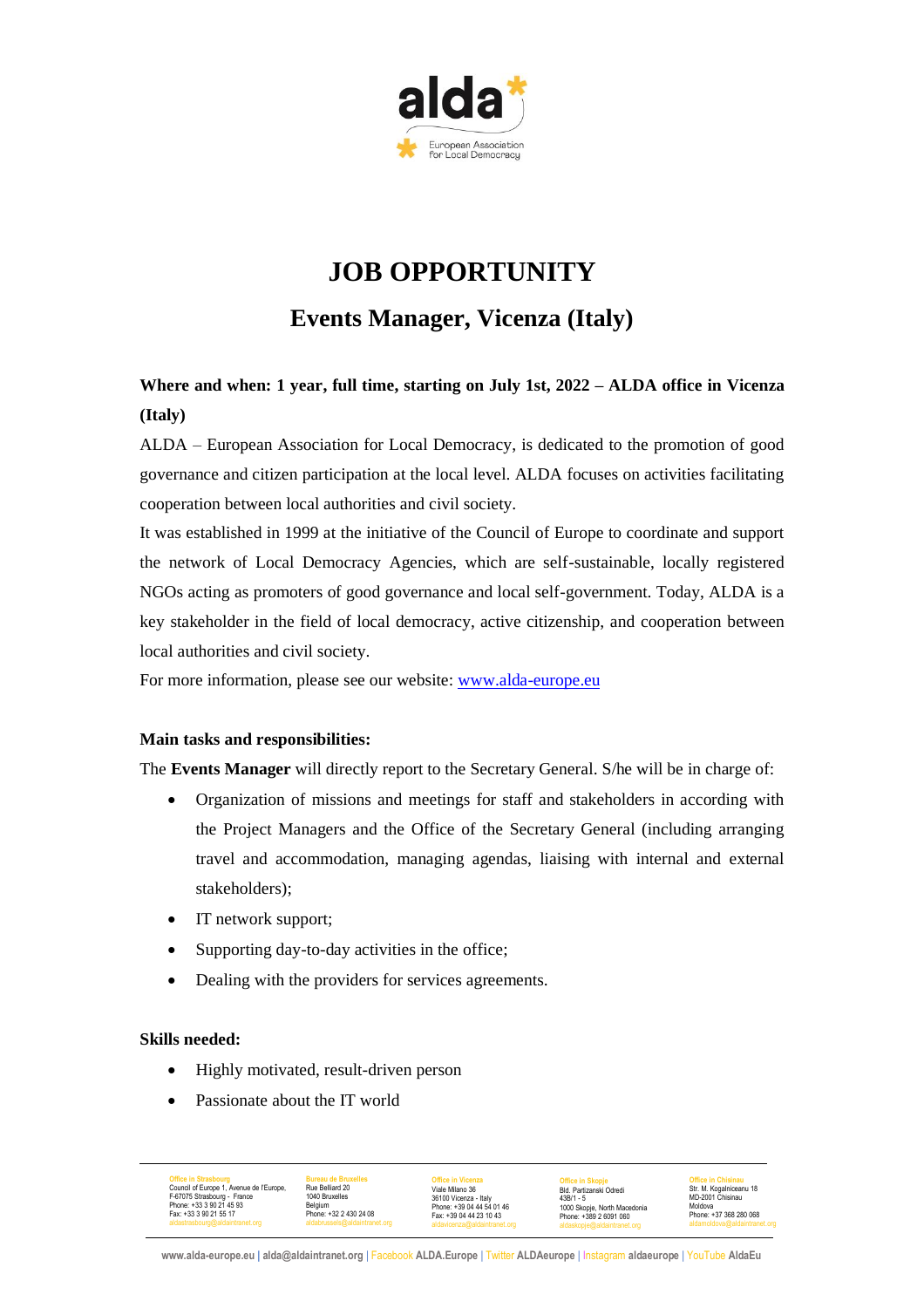

- Flexibility, eagerness to learn quickly
- Respect for hierarchy, positive and collaborative attitude
- Ability to work under pressure respecting tight deadlines
- Communication and negotiation skills, especially in multicultural, complex environments
- Ability to work in team and autonomously, with a pleasant and respectful behaviour
- Accuracy and attention to detail

Education, languages and tools:

- University Degree would be an asset;
- Flexibility and capacity to work under pressure, respecting tight deadlines;
- Quick learner;
- Communication skills, especially in multicultural, complex environments;
- Excellent knowledge of English and a good knowledge of Italian and French are required; any other languages represent an asset (German, Spanish, Dutch);
- Interest in issues of local democracy, participatory and active citizenship, and European cooperation;
- Proficient use of Office Suite, internet, email, social networks;
- Driving license (B);

**Office in Strasbourg** Council of Europe 1, Avenue de l'Europe, F-67075 Strasbourg - France Phone: +33 3 90 21 45 93 Fax: +33 3 90 21 55 17

• Previous experience in international organisations and/or managing similar tasks is highly advantageous.

### **How does it look like to work in ALDA?**

The incumbent will be part of a hard-working, motivated, fast-paced international team. In constant interaction with colleagues, as well as a wide network of members and partners, s/he will pursue the mission of the Association until results are met.

ALDA offers unique learning and growing opportunities, as well as a human and flexible working approach; it requires the same flexibility, together with willingness to learn and to achieve goals.

> **Office in Chisinau** Str. M. Kogalniceanu 18 MD-2001 Chisinau Moldova Phone: +37 368 280 068

**Bureau de Bruxelles** Rue Belliard 20 1040 Bruxelles Belgium Phone: +32 2 430 24 08